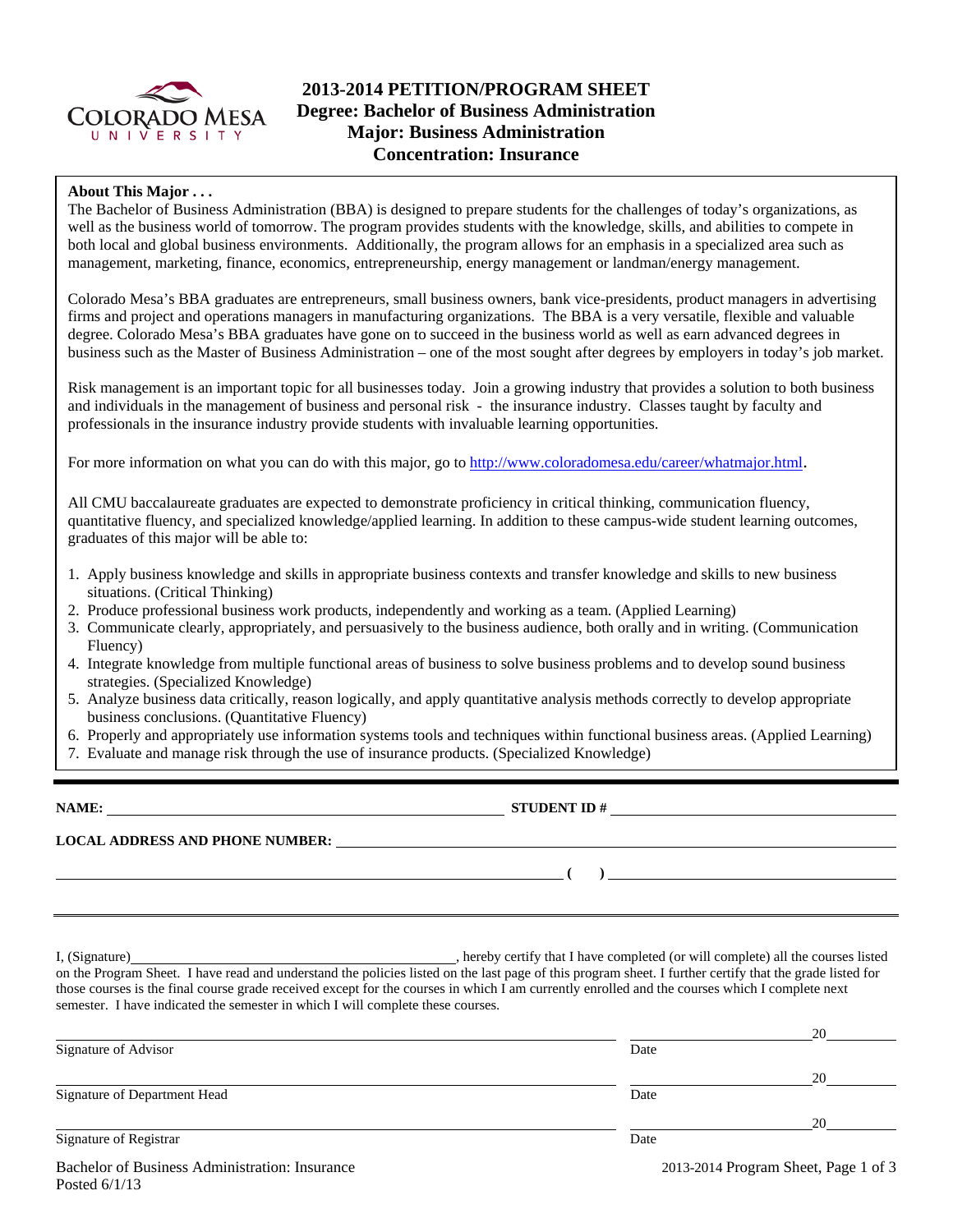### **Students should work closely with a faculty advisor when selecting and scheduling courses prior to registration.**

Degree Requirements:

- 120 semester hours total (A minimum of 28 taken at CMU in no fewer than two semesters).
- 40 upper division credits (A minimum of 15 taken at the 300-400 course levels within the major at CMU).
- 2.00 cumulative GPA or higher in all CMU coursework
- 2.00 cumulative GPA or higher in coursework toward the major content area
- Pre-collegiate courses (usually numbered below 100) cannot be used for graduation.
- A student must follow the CMU graduation requirements either from 1) the program sheet for the major in effect at the time the student officially declares a major; or 2) a program sheet for the major approved for a year subsequent to the year during which the student officially declares the major and is approved for the student by the department head. Because a program may have requirements specific to the degree, the student should check with the faculty advisor for additional criteria. It is the student's responsibility to be aware of, and follow, all requirements for the degree being pursued. Any exceptions or substitutions must be approved by the student's faculty advisor and Department Head.
- When filling out the program sheet a course can be used only once.
- See the "Undergraduate Graduation Requirements" in the catalog for additional graduation information.

**GENERAL EDUCATION REQUIREMENTS** (31 semester hours) See the current catalog for a list of courses that fulfill the requirements below. If a course is on the general education list of options and a requirement for your major, you must use it to fulfill the major requirement and make a different selection within the general education requirement.

| Course No Title<br><b>English</b> (6 semester hours, must receive a grade of "C" or better and<br>must be completed by the time the student has 60 semester hours.)<br>ENGL 111 English Composition<br><b>ENGL 112 English Composition</b>                            | Sem.hrs Grade Term/Trns<br>3<br>3 |
|-----------------------------------------------------------------------------------------------------------------------------------------------------------------------------------------------------------------------------------------------------------------------|-----------------------------------|
| <b>Math:</b> (3 semester hours, must receive a grade of "C" or better, must be<br>completed by the time the student has 60 semester hours.)<br>MATH 113 College Algebra<br>*3 credits apply to the General Ed requirements and 1 credit applies to<br>elective credit | $4*$                              |
| <b>Humanities</b> (3 semester hours)                                                                                                                                                                                                                                  |                                   |
| Social and Behavioral Sciences (6 semester hours)<br>ECON 201 Principles of Macroeconomics 3<br>ECON 202 Principles of Microeconomics 3                                                                                                                               |                                   |
| Natural Sciences (7 semester hours, one course must include a lab)                                                                                                                                                                                                    |                                   |
| the property of the control of the control of the control of the control of<br>where $\mathbf{L}$ is the contract of the contract of $\mathbf{L}$                                                                                                                     |                                   |
| <b>History</b> (3 semester hours)<br><b>HIST</b>                                                                                                                                                                                                                      |                                   |
| <b>Fine Arts</b> (3 semester hours)                                                                                                                                                                                                                                   |                                   |

\_\_\_\_\_\_ \_\_\_\_ \_\_\_\_\_\_\_\_\_\_\_\_\_\_\_\_\_\_\_\_\_\_\_\_ \_\_\_\_ \_\_\_\_\_ \_\_\_\_\_\_\_\_

Course No Title Sem.hrs Grade Term/Trns

### **OTHER LOWER DIVISION REQUIREMENTS** (6 semester hours)

|          | <b>Kinesiology</b> (3 semester hours) |  |
|----------|---------------------------------------|--|
| KINE 100 | Health and Wellness                   |  |
| KINA 1   |                                       |  |
| KINA 1   |                                       |  |

**Applied Studies** (3 semester hours)

**FOUNDATION COURSES** (17 semester hours) These courses, plus ECON 201 & 202 and Gen Ed English & Math requirements must be completed within the student's first 60 hours.

\_\_\_\_\_\_ \_\_\_\_ \_\_\_\_\_\_\_\_\_\_\_\_\_\_\_\_\_\_\_\_\_\_\_\_ \_\_\_\_ \_\_\_\_\_ \_\_\_\_\_\_\_\_

|                 | compreted within the biadent b mot of notice. |     |  |
|-----------------|-----------------------------------------------|-----|--|
| ACCT 201        | Principles of Financial Acctg                 | - 3 |  |
| ACCT 202        | Principles of Managerial Acctg 3              |     |  |
| <b>BUGB 105</b> | Freshman Business Seminar                     |     |  |
| <b>BUGB 211</b> | <b>Business Communications</b>                |     |  |
| <b>CISB 101</b> | Business Inform. Technology                   |     |  |
|                 | or CISB 205 Advanced Business Software        | - 3 |  |

# **BACHELOR OF BUSINESS ADMINISTRATION: INSURANCE CONCENTRATION REQUIREMENTS** (63) semester hours

### **Business Administration Core** (33 semester hours)

CISB 241 Intro to Business Analysis or STAT 200 Probability and Statistics 3

| <b>BUGB 349</b> | Legal Environment of Business 3            |  |  |
|-----------------|--------------------------------------------|--|--|
| BUGB 401        | <b>International Business</b>              |  |  |
| CISB 210        | <b>Fundamentals of Info Systems</b>        |  |  |
| FINA 301        | <b>Managerial Finance</b>                  |  |  |
| MANG 201        | Principles of Management                   |  |  |
| MANG 301        | Organizational Behavior                    |  |  |
| MANG 371        | Human Resource Management 3                |  |  |
| MANG 471        | <b>Operations Management</b>               |  |  |
| MANG 491        | <b>Business Strategy</b>                   |  |  |
| MARK 231        | Principles of Marketing                    |  |  |
| CISB 341        | <b>Quantitative Decision Making</b>        |  |  |
|                 | or MANG 341 Quantitative Decision Making 3 |  |  |
|                 | or MARK 350 Marketing Research             |  |  |

### **Insurance Concentration Courses** (30 semester hours)

|                 | <b>Institution Concentration Courses</b> (50 semester hours) |   |  |
|-----------------|--------------------------------------------------------------|---|--|
|                 | Insurance Nucleus (15 semester hours)                        |   |  |
| <b>FINA 320</b> | <b>Fundamentals of Investments</b>                           | 3 |  |
| <b>FINA 310</b> | <b>Risk Management</b>                                       |   |  |
| <b>FINA 412</b> | Life/Health Insurance Licensure                              |   |  |
|                 | & Financial Planning                                         | 3 |  |
| <b>FINA 415</b> | Property/Liability Insurance                                 |   |  |
|                 | Licensure                                                    | 3 |  |
|                 | MANG 475 Compensation & Rewards                              | 3 |  |
|                 |                                                              |   |  |

**Concentration Electives** (15 semester hours) Choose 15 hours that complement the nucleus or choose the nucleus of second Concentration. **At least 1 hour must be upper division.**

\_\_\_\_\_\_ \_\_\_\_ \_\_\_\_\_\_\_\_\_\_\_\_\_\_\_\_\_\_\_\_\_\_\_\_ \_\_\_\_ \_\_\_\_\_ \_\_\_\_\_\_\_\_ \_\_\_\_\_\_ \_\_\_\_ \_\_\_\_\_\_\_\_\_\_\_\_\_\_\_\_\_\_\_\_\_\_\_\_ \_\_\_\_ \_\_\_\_\_ \_\_\_\_\_\_\_\_ \_\_\_\_\_\_ \_\_\_\_ \_\_\_\_\_\_\_\_\_\_\_\_\_\_\_\_\_\_\_\_\_\_\_\_ \_\_\_\_ \_\_\_\_\_ \_\_\_\_\_\_\_\_ \_\_\_\_\_\_ \_\_\_\_ \_\_\_\_\_\_\_\_\_\_\_\_\_\_\_\_\_\_\_\_\_\_\_\_ \_\_\_\_ \_\_\_\_\_ \_\_\_\_\_\_\_\_ \_\_\_\_\_\_ \_\_\_\_ \_\_\_\_\_\_\_\_\_\_\_\_\_\_\_\_\_\_\_\_\_\_\_\_ \_\_\_\_ \_\_\_\_\_ \_\_\_\_\_\_\_\_

| <b>Electives</b> (3 semester hours of college level courses appearing on your    |  |
|----------------------------------------------------------------------------------|--|
| final transcript, <b>not listed above</b> to bring total semester hours to 120.) |  |
| *MATH 113 College Algebra                                                        |  |

\_\_\_\_\_\_ \_\_\_\_ \_\_\_\_\_\_\_\_\_\_\_\_\_\_\_\_\_\_\_\_\_\_\_\_ 2 \_\_\_\_\_ \_\_\_\_\_\_\_\_